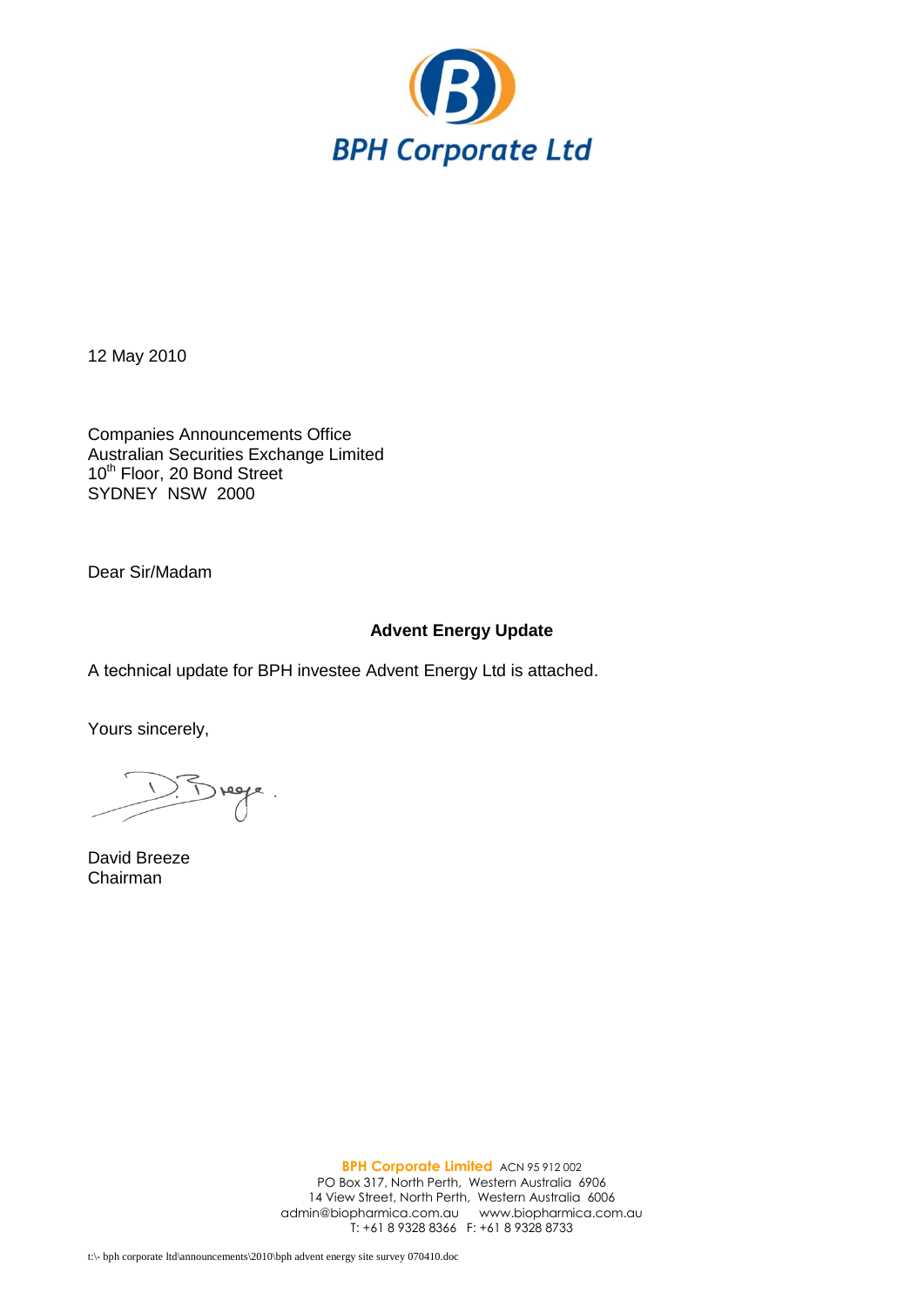

12 May 2010

Companies Announcement Office Australian Securities Exchange Limited 10th Floor, 20 Bond Street SYDNEY NSW 2000

Dear Sir,

### **CSIRO STUDY – PRESENTATION TO EUROPEAN GEOSCIENCES UNION**

MEC Resources (ASX:MMR) is pleased to advise that a study by its investee Advent Energy Ltd and CSIRO regarding the PEP11 offshore Sydney Basin project has resulted in publication and presentation of information at the European Geosciences Union General Assembly 2010 in Vienna, Austria.

The presentation, by Dr Asrarur Talukder, has been provided in the session discussing Fluid Flow in Continental Margins.

A copy of the abstract, reproduced from http://meetingorganizer.copernicus.org/EGU2010/EGU2010-6262.pdf is attached to this announcement.

Importantly, the study describes a laterally extensive prominent reflector that presents reverse polarity with respect to the seafloor seismic reflection. This indicates a widespread horizon that potentially represents an accumulation of hydrocarbons.

Further interpretation of the seismic data was undertaken in the study to determine whether the anomalous feature could be attributed to causes other than gas:

*"AVO analysis and subsequent inversion of selected seismic lines show that some parts of the reversed polarity are characterized by bright spots, especially on the hanging wall side of the major faults, caused by the presence of gas."* 

Significantly for Advent's forward exploration program, the investigation has determined that a prominent stratigraphic horizon has revealed direct hydrocarbon indications in the seismic data analysis due to the interpreted presence of gas.

Executive Director, David Breeze, commented: "In our view, this publication and presentation demonstrates the significant potential of Advent Energy's PEP11 project. The identification of this gas presence indication reduces a key geological risk for our exploration program, due to commence in the third quarter this year."

Yours faithfully,

David Breeze Executive Director MEC Resources Ltd

Media Enquiries: Bill Kemmery Fortbridge Consulting Tel: +61 2 9331 0655 Mobile: +61 400 122 449

#### **About MEC Resources**

ASX listed MEC Resources (ASX: MMR) invests into exploration companies targeting potentially large energy and mineral resources. The Company has been registered by the Australian Federal Government as a Pooled Development Fund enabling most MEC shareholders to receive tax free capital gains on their shares and tax free dividends.

#### **About Advent Energy**

Advent Energy Ltd is an unlisted oil and gas exploration company, held by major shareholders MEC Resources (ASX: MMR), BPH Corporate (ASX: BPH) and Talbot Group Holdings. Advent holds a strong portfolio of exploration and near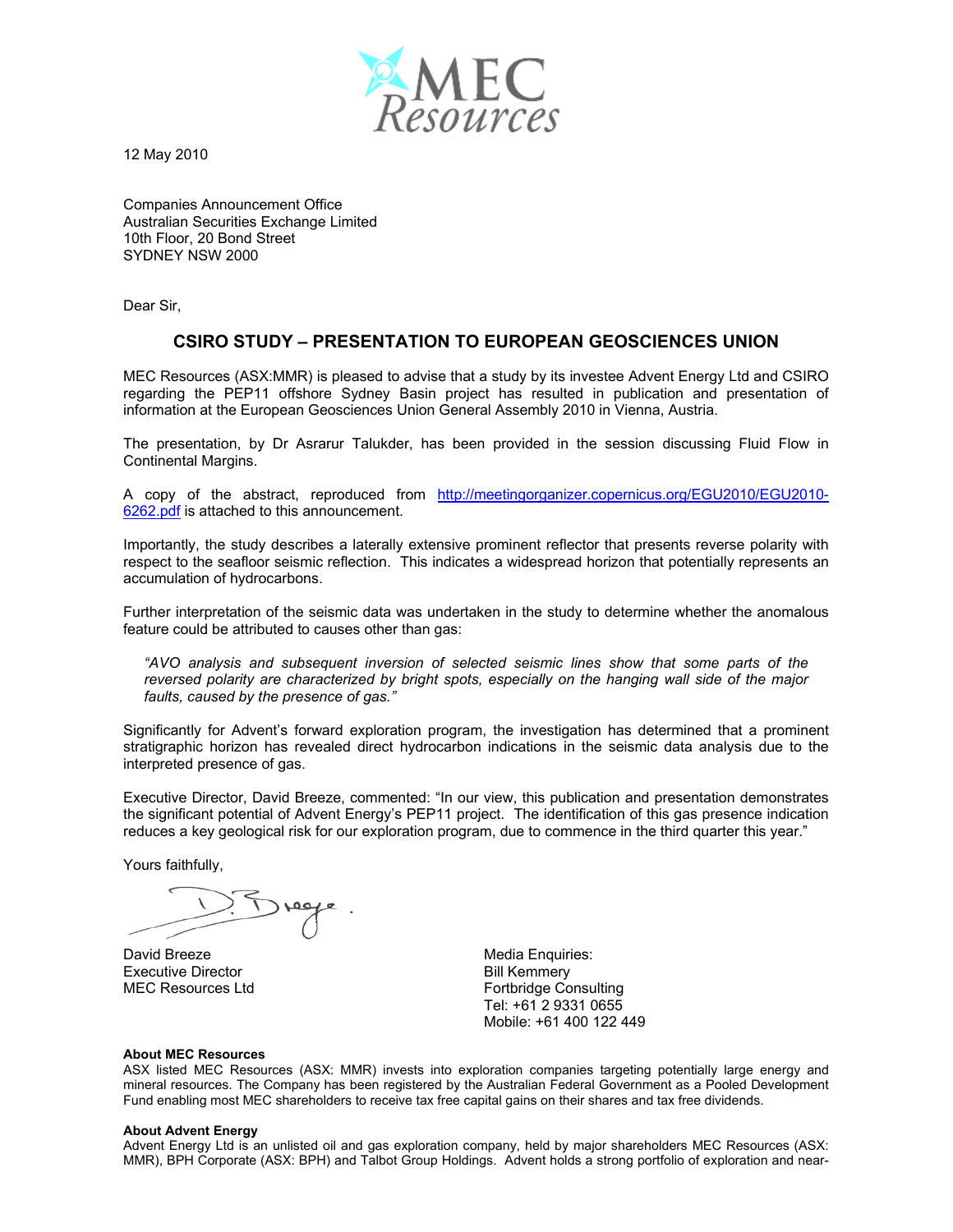term production assets throughout Australia. Advent's cornerstone project lies off the coast of NSW in Petroleum Exploration Permit 11 (PEP11), and comprises gas prospects of multi-Tcf capacity. Advent Energy's wholly owned subsidiary Asset Energy Pty Ltd will increase its interest from 25% to 85% of PEP11 by drilling the first well. Bounty Oil and Gas (ASX:BUY) will thereby reduce their interest from 75% to 15%.

#### *Notes:*

*In accordance with ASX listing requirements, the geological information supplied in this report has been based on information provided by geologists who* 

have had in excess of five years experience in their field of activity.<br>MEC is an exploration investment company and relies on the resource and ore reserve statements compiled by the companies in which it invests. All<br>Min *do not represent MEC's investees' equity share.* 

**MEC Resources Ltd**

ACN 113 900 020 PO Box 317, North Perth, WA 6906 14 View Street, North Perth 6006, Western Australia T: +61 8 9328 8477 F: +61 8 9328 8733 info@mecresources.com.au www.mecresources.com.au